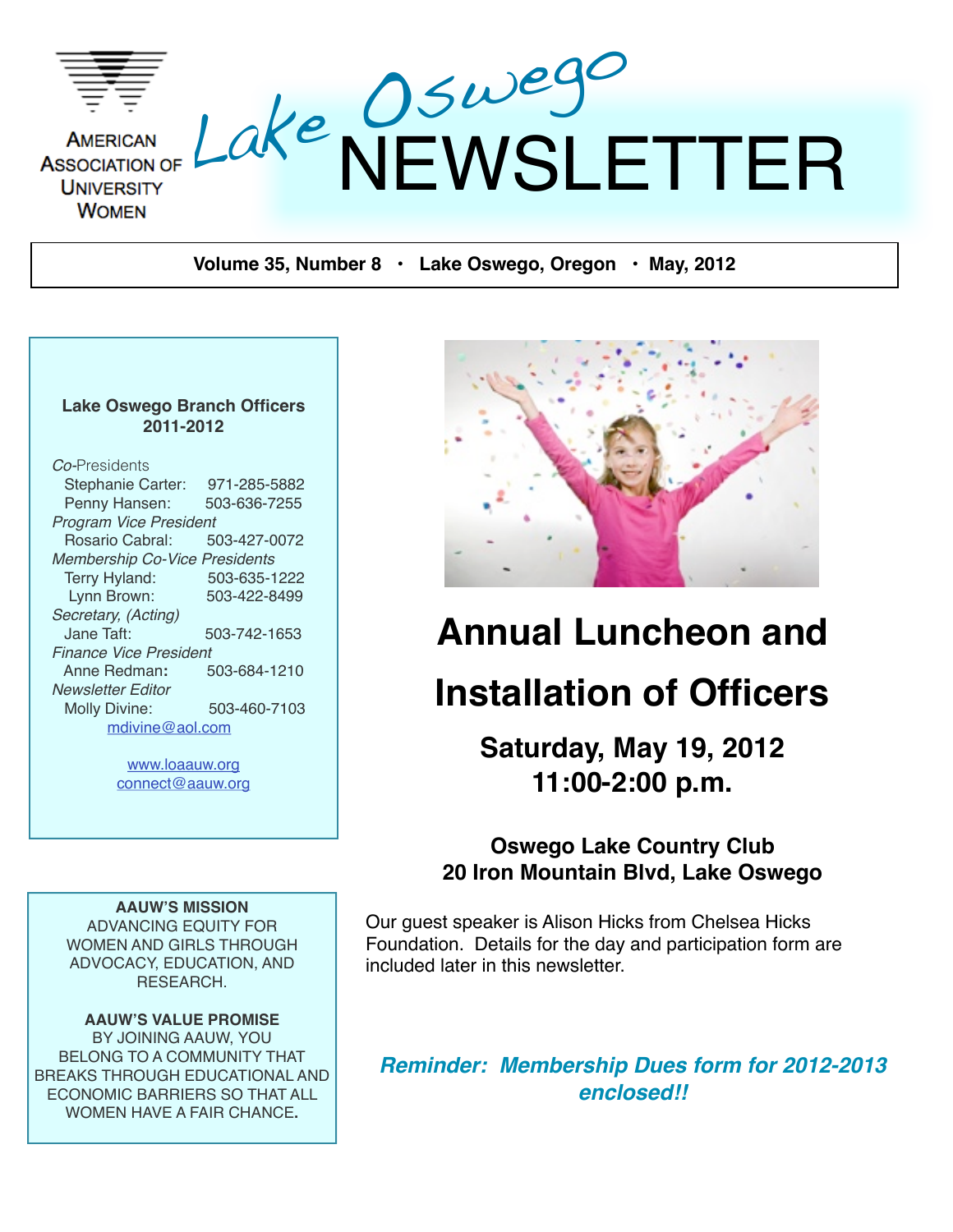

### **BRANCH BUZZ Penny Hansen, Co-President**

. My how time flies! From a Co-president's point of view, this has been a year of adventure and planning, lots of planning. We have had an enthusiastic, creative and hardworking board—a real pleasure with whom to work and interact. I want to thank each of the elected branch officers and our appointed branch officers for your support, understanding and patience.

My Co-president, Stephanie Carter, has been quite beneficial to our Lake Oswego Branch. She has been instrumental in organizing and printing our Membership Directory which also included updating our membership data base. She has designed and printed our advertising flyers for our Antique Collectibles program and for our Tea/Luncheon/ Trunk Show. She has coordinated our by-laws to be formatted with the national AAUW by-laws, produced and updated our web site and submitted a state report regarding our branch activities.

Stephanie has also volunteered to help with the Tea/ Luncheon and in other activities. Her willingness to work to improve our branch has been greatly appreciated by me as well as others. Sharing the leadership of our board and Saturday branch meetings has worked out well for both of us. Our

appreciation is much greater than the words it takes to express it. *Thank you*, Stephanie!!

Now that our major activities have concluded, I am entering a time of reflection and, to be truthful, a little relief. It has been a satisfying year to look back on our accomplishments and programs. Successful fund raising has been one of our main goals. This allows us to fully fund our Marylhurst scholarship and the AAUW Funds, each receiving a \$1000 grant this year. We are thus providing funds to support education, equal opportunity and choices for women to enhance their lives.

We recently concluded our Tea/Luncheon/Trunk Show fund raiser. The sun was shining, the guests arrived, and so did the shoppers. There was a festive mood in the air. There were bargains galore. Ann Keddie and many cooks and servers presented a lovely luncheon with her special tea. Thank you all for your donations of time, food and service. Barbara Buckley won the blue and white apron in the raffle. It was so much fun! And here comes the good news: the gross profits from the tea were \$660, and from the Trunk Show \$703.50.

Our last formal meeting of the year is our May Luncheon at the Oswego Lake Country Club on Saturday, May 19. The time is from 11:00 a.m. to 2:00 p.m. At this time we will formally recognize our incoming and outgoing officers. Alison Hicks from "Chelsea's Closet" will be our speaker. Remember to bring art supplies, puzzles, Sudoku, pencils, etc. that young people from ages 13 – 16 might enjoy. Send your reservations to Sandra Hoover. We look forward to seeing you there.

Warmly, Penny

**Next Board Meeting Wednesday, May 2, 7 p.m. Marylhurst Schoen Library**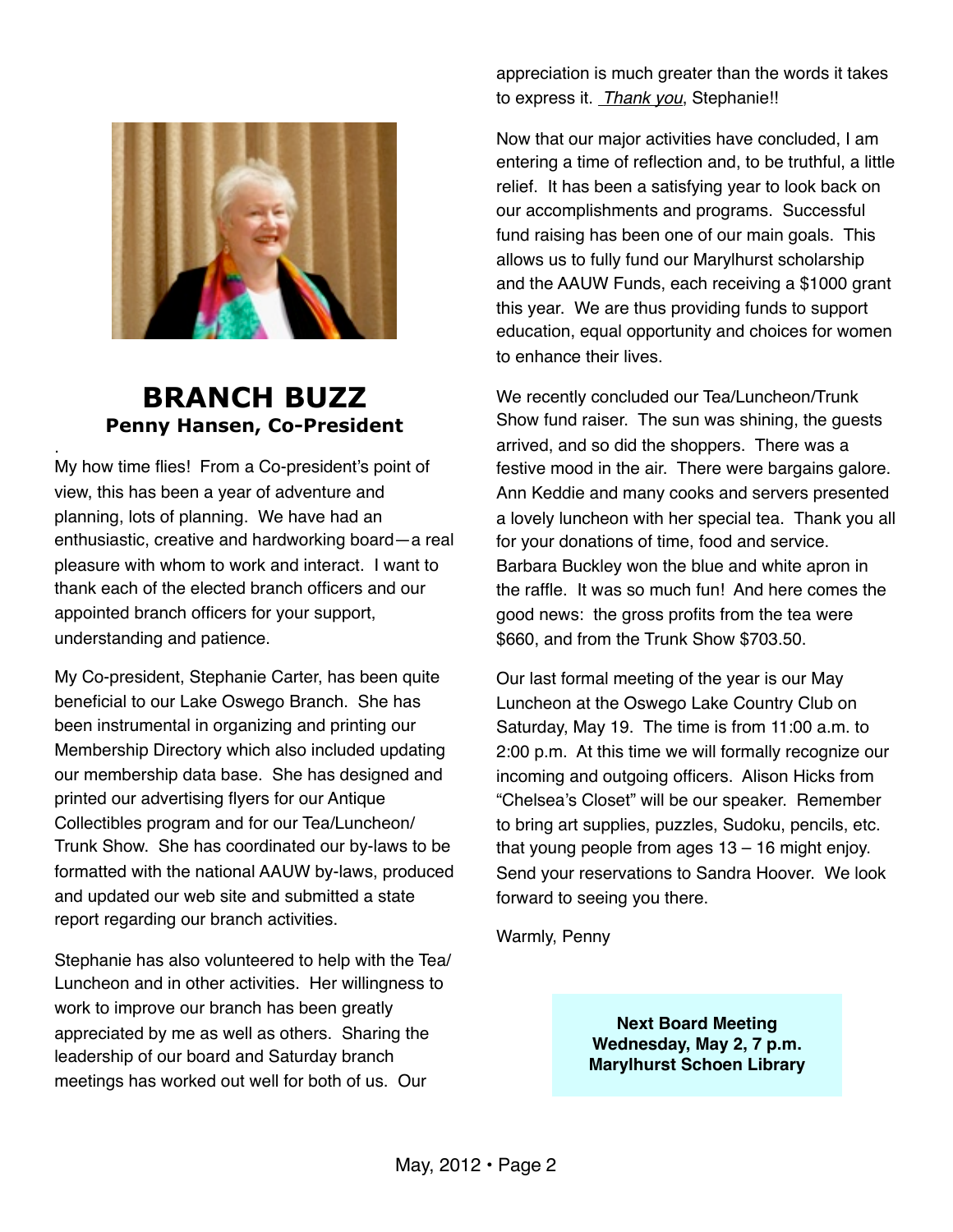

# Annual Luncheon and Installation of Officers Saturday, May 19, 2012, 11:00 to 2:00 p.m. Oswego Lake Country Club

Tickets to this event are \$21.00 with advance reservations and payments greatly appreciated. We will enjoy a Northwest Chicken Salad plate and a rustic pear dessert topped with warm vanilla ice cream, with a no host bar.

Our speaker is Alison Hicks, CEO/Founder of the Chelsea Hicks Foundation in Portland. She will be speaking about CHF's creative programs that provide hope, support and opportunities for children with serious illnesses.



# **Chelsea Hicks Foundation**

When serious illness impacts a young person's childhood and a family's well-being, CHF's creative programs provide hope, support and opportunities to share special moments together and create memories to last a lifetime.

Below are the details for securing reservations.

| Name'<br><u>und</u> |  |  |  |
|---------------------|--|--|--|
|                     |  |  |  |
|                     |  |  |  |

Address:\_\_\_\_\_\_\_\_\_\_\_\_\_\_\_\_\_\_\_\_\_\_\_\_\_\_\_\_\_\_\_\_\_\_\_\_\_\_\_\_\_\_\_\_\_\_\_\_\_\_\_\_\_\_\_\_\_\_\_\_\_\_\_\_\_\_\_\_\_\_\_\_\_\_\_\_\_\_\_\_\_

Number Attending: \_\_\_\_\_\_\_\_\_\_\_\_\_\_\_\_\_\_\_\_\_ Amount Enclosed\_\_\_\_\_\_\_\_\_\_\_\_\_\_\_\_\_\_\_(\$21 X attendees):

AAUW Annual Luncheon Sandra Hoover 17440 Holy Names Drive, #318 Lake Oswego, OR 97034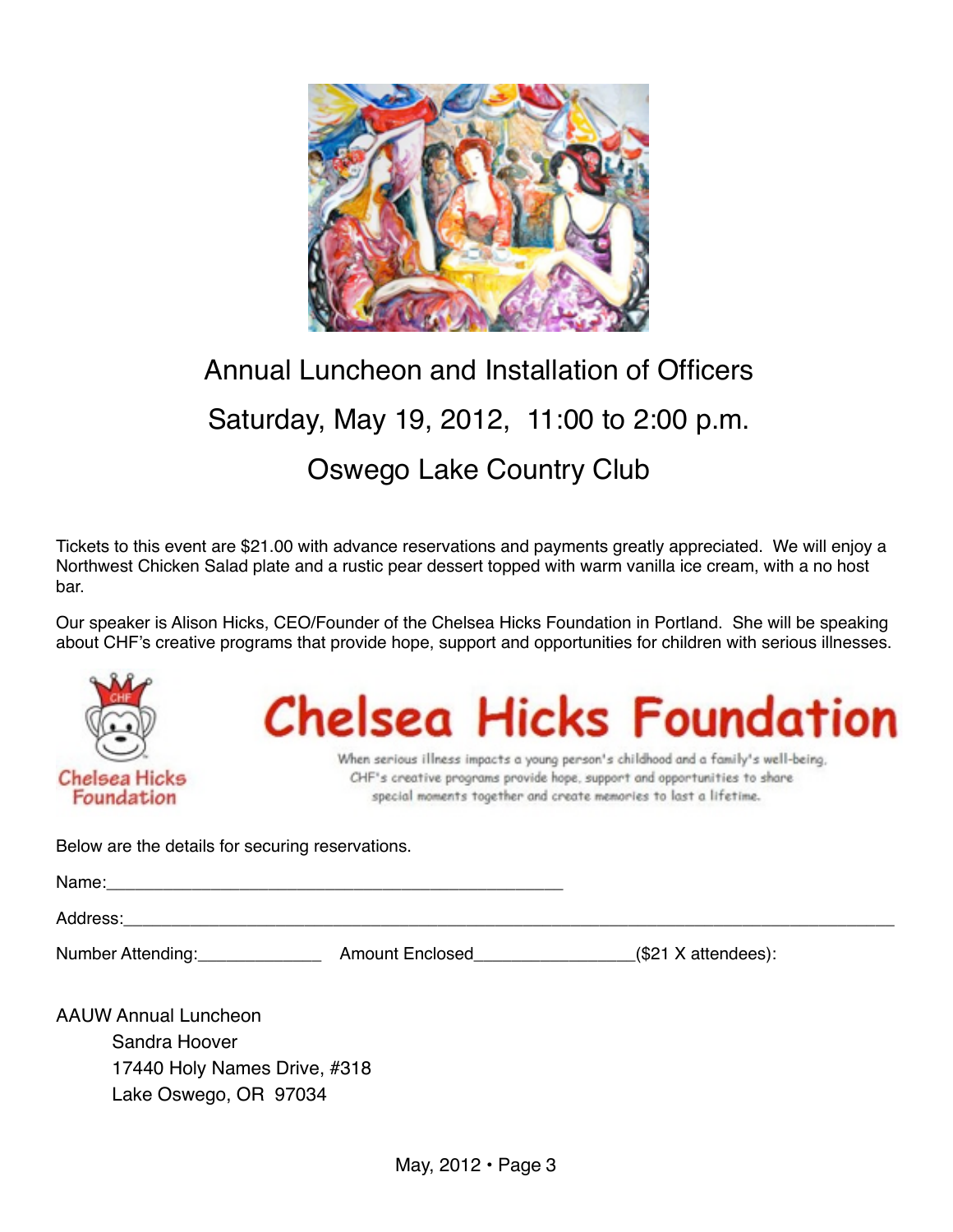### **Membership Lynn Brown & Terry Hyland**



## **Renew your 2012-2013 AAUW Membership NOW!**

Lynn and Terry report that about a third of the Branch's members have completed the renewal process. Hopefully, by the end of May there will be only be few who are trying to do daily tasks with a bow tied on an index finger.

### **Important Update**

At the AAUW Oregon State Convention on April 21, a dues increase of the Oregon portion of the state dues was voted upon. The new yearly Oregon dues will be \$16.00 per person. This is an increase of \$5.00 a year, and it is the first increase in almost 20 years. This makes the total due for your AAUW 2012-2013 membership year **\$82.00**.

### **SEEKING VOLUNTEERS**

This is your opportunity to become one of our Appointed Branch Officers. At this time we need a Newsletter Editor, a Web-site Coordinator and a Historian. Please call Penny Hansen at 503-637-7255 for more information about each of these positions.

### **A Big Thank You**

We just completed our Tea/Luncheon/Trunk Show. Because of the generosity of so many people, our Trunk Show was a hit. The scarves, jewelry, purses, etc. just flew off the tables. Unfortunately, we did not get the names of everyone who donated. Thank you for your generous donations, each and every one of you.

Once again Ann Keddie organized and presented a 50's Tea and Luncheon for our enjoyment. Carol Cooper, Bettirae Willis and others helped in the kitchen. Terry Hyland provided the flowers. Many other people provided the salads, sandwiches and desserts. Others helped with the table set ups and take downs. Thanks to everyone. We have a lot to be proud of.

> **Deadline for Summer, 2012 (June, July & August) Newsletter May 15 [mdivine@aol.com](mailto:mdivine@aol.com)**

### **Notices and Announcements**

For the May membership meeting presentation, about Chelsea's Closet, The LO AAUW Branch will issue a \$25.00 honorarium check as a donation to the foundation. In speaking with Alison Hicks, CEO, & Co-Founder of the Chelsea Hicks Foundation, she indicated the teen group at Doernbecher and Emmanuel Hospitals would enjoy age appropriate educational tools to keep them engaged and less focused on their illness.

In addition to the \$25.00 donation, we are inviting each member of the LO AAUW Branch to consider making an additional donation of any one of the following items: Crossword Puzzles (book format), Sudoku Puzzles, dice, drawing pads and watercolor pencils.

Donated items collected will be presented to Alison Hicks at the May event.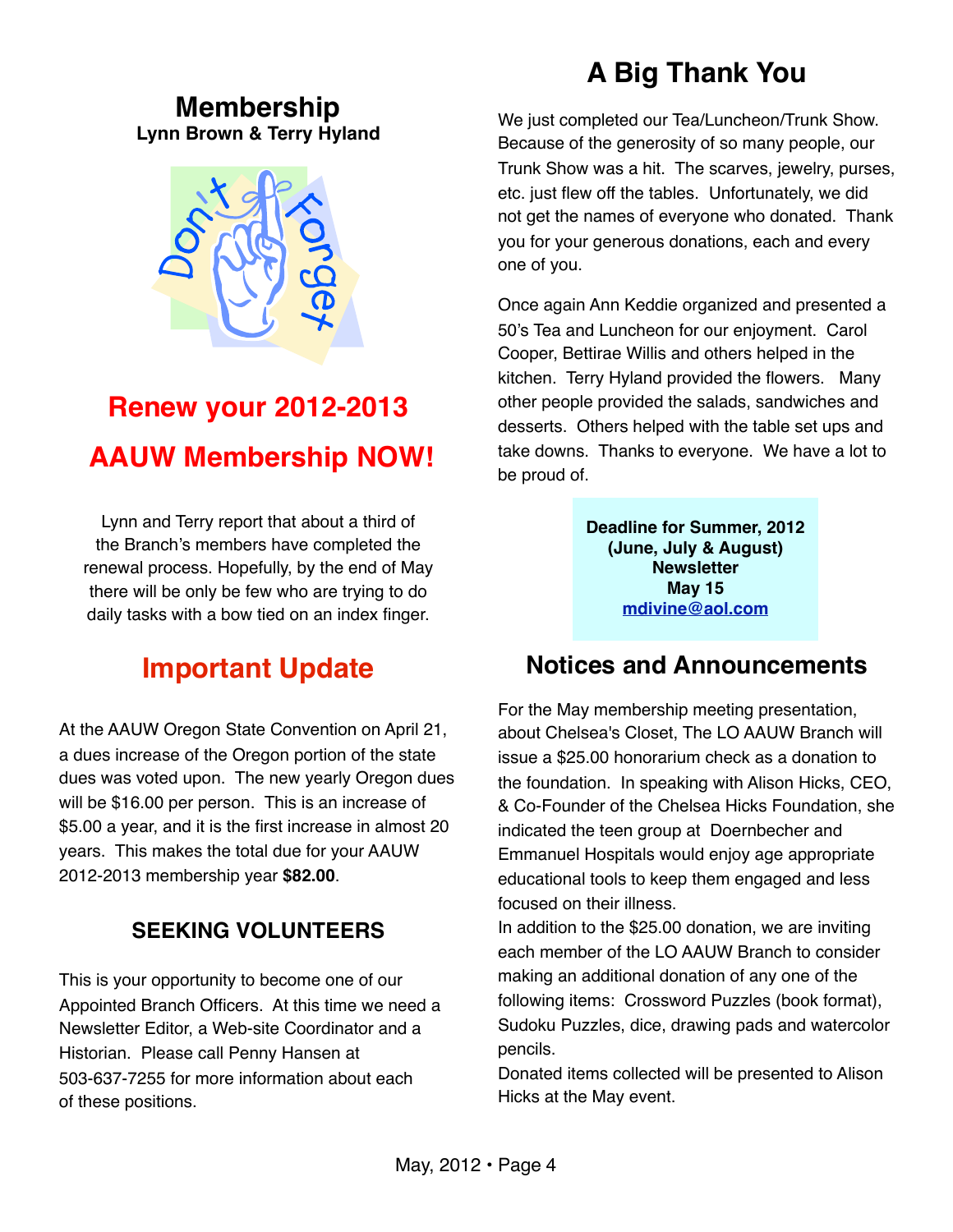### **AAUW Lake Oswego Branch**

Dues Statement July 1, 2012 to June 30, 2013

| Please mail your check payable to AAUW Lake Oswego and this form to:<br>Lynn Brown, Marylhurst University Career Services Office, PO Box 261, Marylhurst, Oregon 97036<br>Lbrown@marylhurst.edu, 503-699-6271                                                                                    |                                                                                                                                                                                 |                        |  |
|--------------------------------------------------------------------------------------------------------------------------------------------------------------------------------------------------------------------------------------------------------------------------------------------------|---------------------------------------------------------------------------------------------------------------------------------------------------------------------------------|------------------------|--|
| Check $#$                                                                                                                                                                                                                                                                                        |                                                                                                                                                                                 |                        |  |
| \$49 Association Dues<br>\$16 State Dues<br>\$17 Branch Dues<br>\$82 Total                                                                                                                                                                                                                       | Please note that \$46 of your annual due is tax deductible.<br>\$3 supports our lobby corps, and \$1 is for the Oregon<br>Newsletter. Your dues may be deductible as a business |                        |  |
| \$25 Student Affiliate Dues (undergraduate only) \$16 is tax deductible                                                                                                                                                                                                                          |                                                                                                                                                                                 |                        |  |
| Amount enclosed \$____New___Renewing___Life___Honorary Life___Dual___Student                                                                                                                                                                                                                     |                                                                                                                                                                                 |                        |  |
| Please print, and highlight any additions, changes or corrections. Thanks!                                                                                                                                                                                                                       |                                                                                                                                                                                 |                        |  |
| Last name________________________First name__________________Initial____Spouse_____________                                                                                                                                                                                                      |                                                                                                                                                                                 |                        |  |
|                                                                                                                                                                                                                                                                                                  |                                                                                                                                                                                 |                        |  |
| Home phone____________Cell phone_________________Email__________________________                                                                                                                                                                                                                 |                                                                                                                                                                                 |                        |  |
| College/University____________________________State_______Degree(s)_____________                                                                                                                                                                                                                 |                                                                                                                                                                                 |                        |  |
| Major_________________________                                                                                                                                                                                                                                                                   |                                                                                                                                                                                 |                        |  |
| College/University___________________________State_______Degree(s)______________                                                                                                                                                                                                                 |                                                                                                                                                                                 |                        |  |
| Active participation in the branch is an important part of membership. Interest groups provide<br>opportunities for personal growth and stimulating conversations.<br>Volunteer opportunities let you share your gifts and talents with others. Please indicate the ways you<br>can participate. |                                                                                                                                                                                 |                        |  |
| <b>SKILLS</b>                                                                                                                                                                                                                                                                                    | BRANCH SUPPORT                                                                                                                                                                  | <b>INTEREST GROUPS</b> |  |

| SKILLS                   | BRANCH SUPPORT                 | INTEREST GRUUPS              |
|--------------------------|--------------------------------|------------------------------|
| Computer                 | Monthly programs:              | <b>Books</b>                 |
| Design/graphics          | Set up/take down               | .3 <sup>rd</sup> Thursday am |
| Database management      | Greeter at events              | 4 <sup>th</sup> Tuesday      |
| Web site maintenance     | <b>Newsletter Distribution</b> | 4 <sup>th</sup> Thursday eve |
| Desktop publishing       | email PO mail                  | 4 <sup>th</sup> Friday       |
| <b>Newsletter Editor</b> | Directory management           | <b>Bridge</b>                |
| Photography              | <b>Tea and Talent Event</b>    | Laffalot, 2nd & 4th Mon      |
| Writing/editing          | Holiday Gala                   | 4th Wednesday                |
| Table decorating         | New member friend              | Other                        |
| Other                    |                                | <b>Eat Ethnic</b>            |
|                          |                                | Delightful Dining            |
|                          |                                | <b>Movie Group</b>           |
|                          |                                | <b>Explore Northwest</b>     |
|                          |                                |                              |

\_\_Portland Center Stage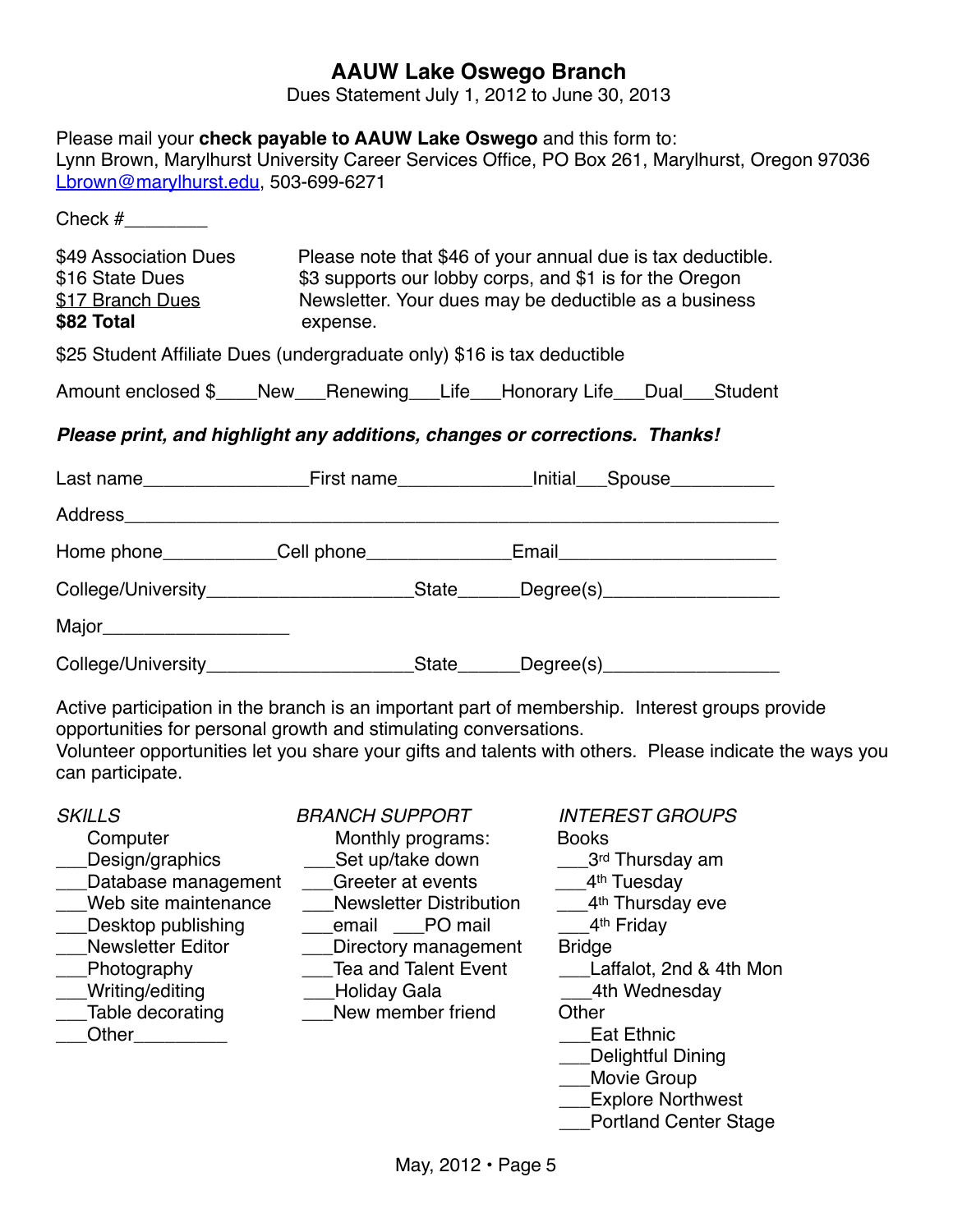### **Interest Groups May 2012**

### **Tuesday Morning Books 4th Tuesday at 11:30 a.m.**

May 22: 11:30 a.m. Szechaun Kitchen, 15450 Boones Ferry, LO Leader: Jean Cleary Book: *Cleopatra, a Life*, by Stacy Schiff For more information about this group, contact Dixie Kroupa, 503-697-8028

#### **Interpretive Books 3rd Thursday at 9:30 a.m.**

May 17: 9:30 a.m. Hostess: Sue Kinzett Leader: Louise Weiss Book: *State of Wonder*, by Ann Patchett

#### **Thursday Evening Books 4th Thursday at 7:30 p.m.**

May 24: 7:30 p.m. Hostess: Stephanie Carter Introduction: Jane Taft Book: *Oregon Experiment*, by Keith Scribner For more information, contact co-chairs Sandra Hoover, 503-635-0952, or Suzanne Kaveckis, 503-678-1641.

### **Friday Books 4th Friday at 10:00 a.m.**

May 25: 10:00 a.m. Hostess: Ann Meyer Presenter: Barbara McDonald Book: *The Watery Part of the World,* by Michael Parker.

New members are most welcome to join this book group that meets on the fourth Friday of the month at 10:00 a.m. Call Irene Romero, 503-657-6159, if you would like more information

#### **Movie Group 2nd Tuesday, times vary**

Meets second Tuesdays of the month. Contact Stephanie Carter, 971-285-5882, or [secarter1@gmail.com](mailto:secarter1@gmail.com) for more information.

### **Portland Center Stage**

For more information, please call Betty Barber, 503-675-0594, or [barberbc@yahoo.com.](mailto:barberbc@yahoo.com)

#### **Laffalot Bridge 2nd & 4th Mondays 1:00 p.m. - 4:00 p.m.**

For more information, or if you'd like to be added to our email list, please contact Susan Hornung, 503-635-4893, susanhornung@hotmail.com.

#### **Fourth Wednesday Bridge 4th Wednesday at 1:00 p.m.**

Call Betty Hittle, 503-636-7034 for more information about this bridge group which meets at 1:00 p.m. on the 4th Wednesday of the month.

#### **Eat Ethnic 3rd Tuesday at 6:30 p.m.**

We will be meeting on Tuesday, May 15, at 6:30pm. at India House. Spouses and friends are welcome to join us each month for a variety of ethnic foods. Please contact Susan Hornung, at 503-635-4893, or [susanhornung@hotmail.com,](mailto:susanhornung@hotmail.com) if you would like to be put on our email list.

### **Delightful Dining Dates & times vary**

The next Delightful Dining event will be an Italian Feast on Saturday, May 5, at the home of Penny Hansen.

For more information about this group, or to be placed on its email list, contact Jane Taft, 503-742-1653, or [taft.jane@gmail.com.](mailto:taft.jane@gmail.com)